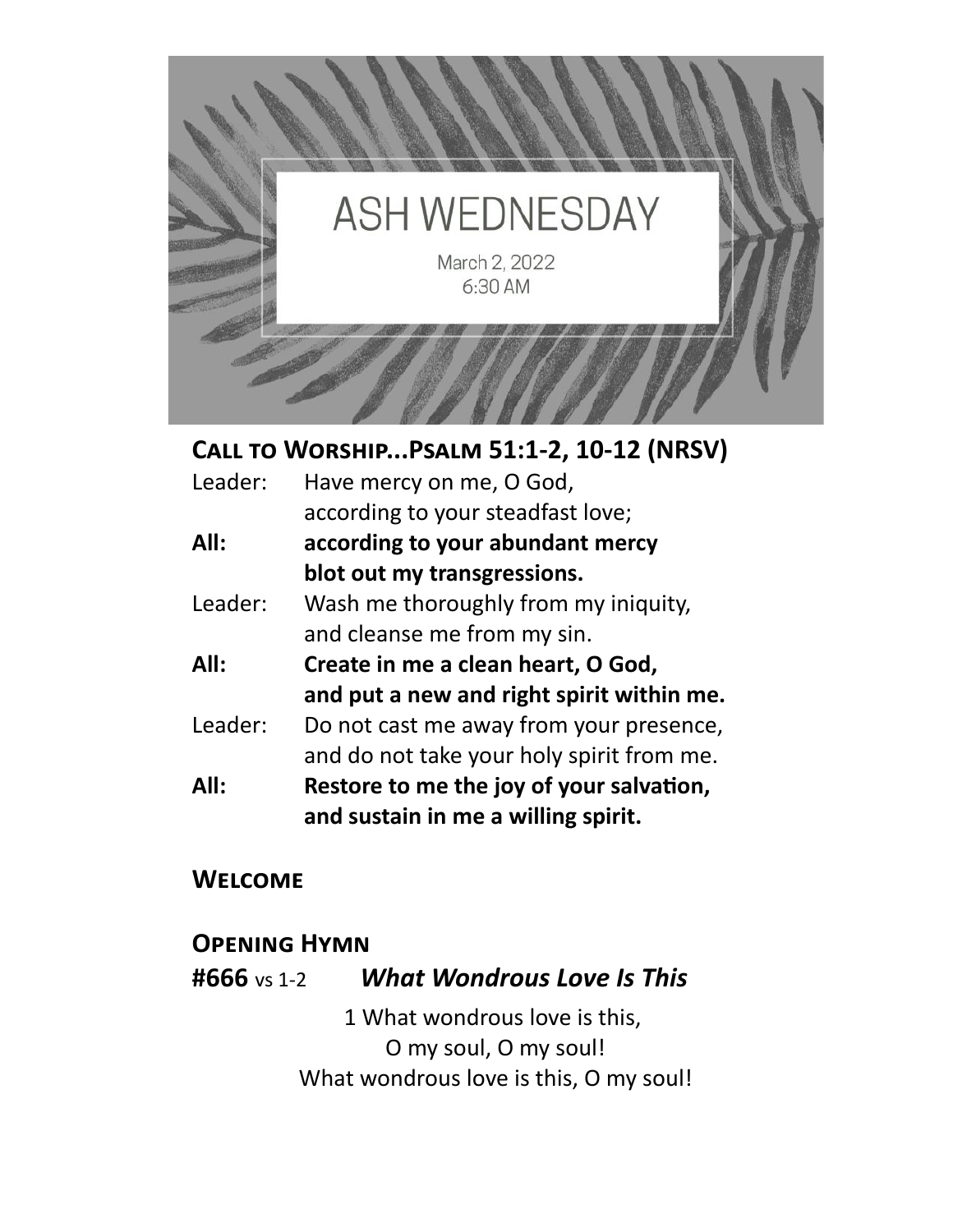What wondrous love is this that caused the Lord of bliss to bear the dreadful curse for my soul, for my soul, to bear the dreadful curse for my soul?

2 When I was sinking down, sinking down, sinking down, when I was sinking down, sinking down, when I was sinking down beneath God's righteous frown, Christ laid aside his crown for my soul, for my soul, Christ laid aside his crown for my soul.

#### **Litany of Honesty**

Pastor: Let us confess our sin in the presence of God and of one another.

(Silence)

Pastor: Most holy and merciful God, **All: we confess to you and to one another, and before the whole company of heaven, that we have sinned by our fault, by our own fault, by our own most grievous fault, in thought, word, and deed, by what we have done and by what we have left undone.**

(Silence for reflection and self-examination)

- Pastor: Restore us, O God, and let your anger depart from us.
- **All: Hear us, O God, for your mercy is great.**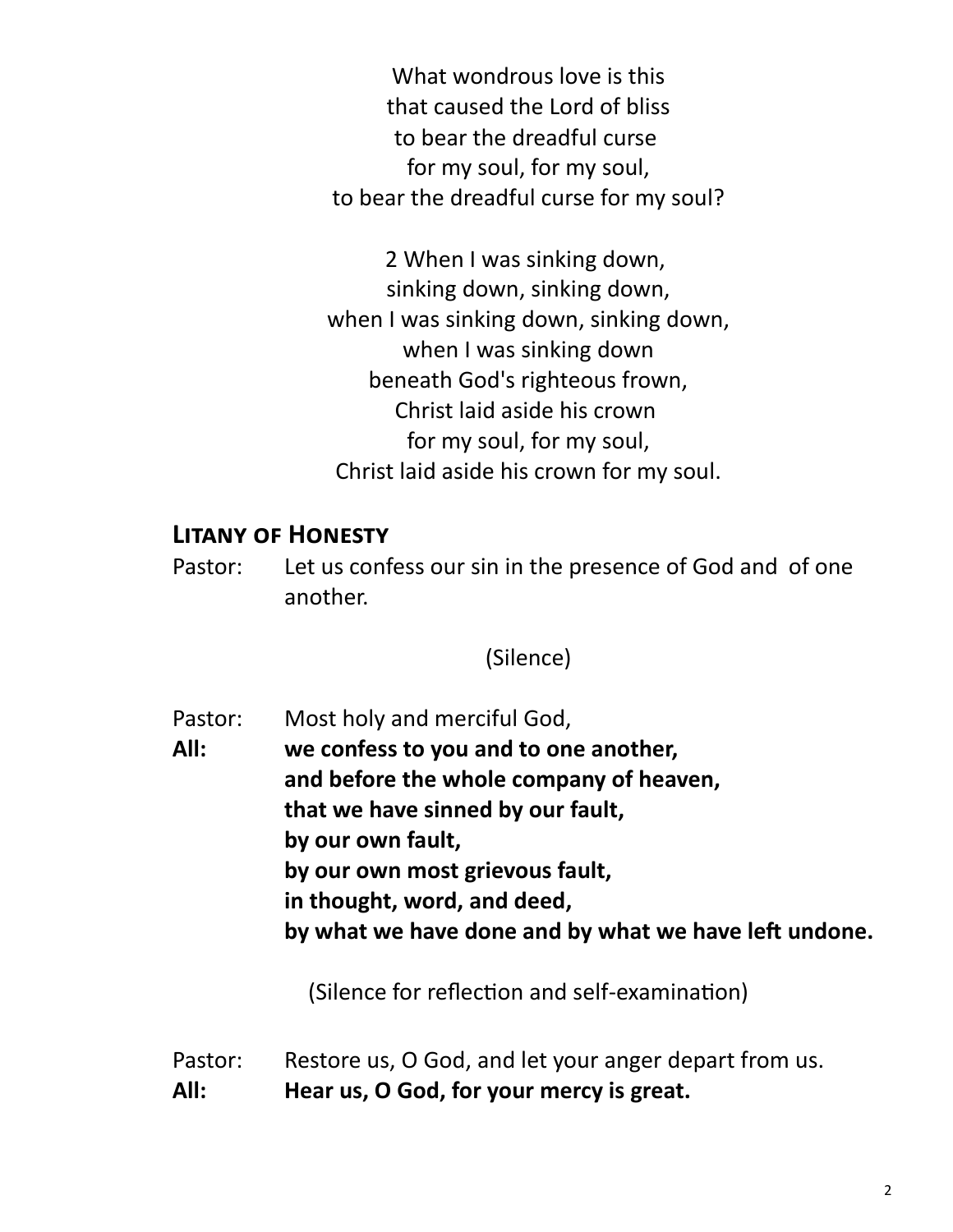#### **Imposition of Ashes**

If you desire to receive ashes, please come forward. The pastors will apply ashes to your forehead and speak the words: "Remember you are dust and to dust you shall return."

#### **Song of Response**

#### **#666** vs 3-4 *What Wondrous Love Is This*

3 To God and to the Lamb I will sing, I will sing; to God and to the Lamb I will sing; to God and to the Lamb, who is the great I AM, while millions join the theme, I will sing, I will sing, while millions join the theme, I will sing.

4 And when from death I'm free, I'll sing on, I'll sing on; and when from death I'm free, I'll sing on; and when from death I'm free, I'll sing God's love for me, and through eternity I'll sing on, I'll sing on; and through eternity I'll sing on.

#### **Gospel Reading...Matthew 6:1-6, 16-21 (NRSV)**

Read by: Pr. Lauren Dow Wegner

Beware of practicing your piety before others in order to be seen by them; for then you have no reward from your Father in heaven. 'So whenever you give alms, do not sound a trumpet before you, as the hypocrites do in the synagogues and in the streets, so that they may be praised by others. Truly I tell you, they have received their reward. But when you give alms, do not let your left hand know what your right hand is doing, so that your alms may be done in secret; and your Father who sees in secret will reward you.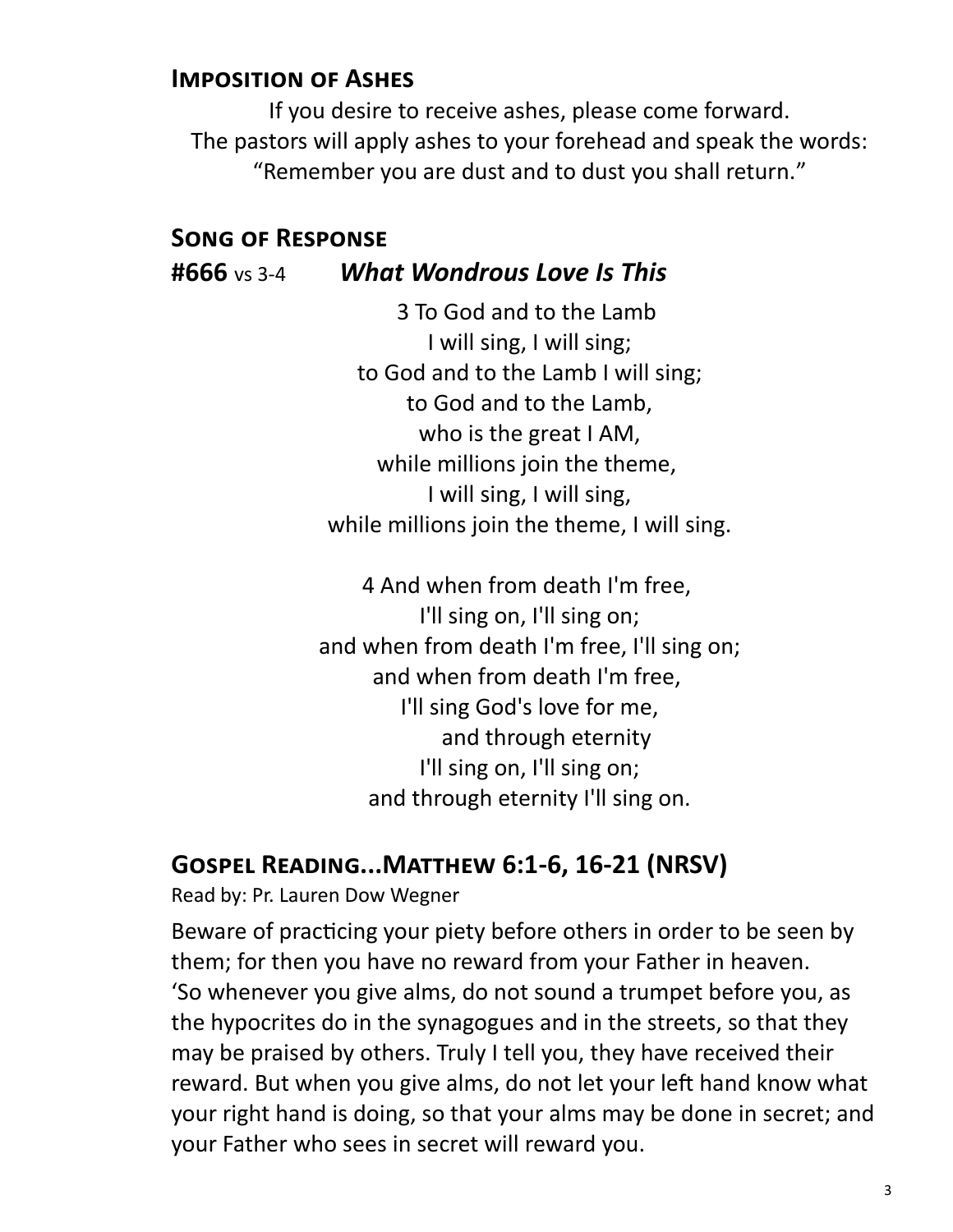'And whenever you pray, do not be like the hypocrites; for they love to stand and pray in the synagogues and at the street corners, so that they may be seen by others. Truly I tell you, they have received their reward. But whenever you pray, go into your room and shut the door and pray to your Father who is in secret; and your Father who sees in secret will reward you.

'And whenever you fast, do not look dismal, like the hypocrites, for they disfigure their faces so as to show others that they are fasting. Truly I tell you, they have received their reward. But when you fast, put oil on your head and wash your face, so that your fasting may be seen not by others but by your Father who is in secret; and your Father who sees in secret will reward you.

'Do not store up for yourselves treasures on earth, where moth and rust consume and where thieves break in and steal; but store up for yourselves treasures in heaven, where neither moth nor rust consumes and where thieves do not break in and steal. For where your treasure is, there your heart will be also.

Pastor: This is the Gospel of the Lord. **All: Thanks be to God.**

**Message** Pr. Lauren Dow Wegner

## **Prayer**

## **Words of Institution**

## **Lord's Prayer**

Our Father, who art in heaven, hallowed be thy name, thy kingdom come, thy will be done, on earth as it is in heaven.

Give us this day our daily bread;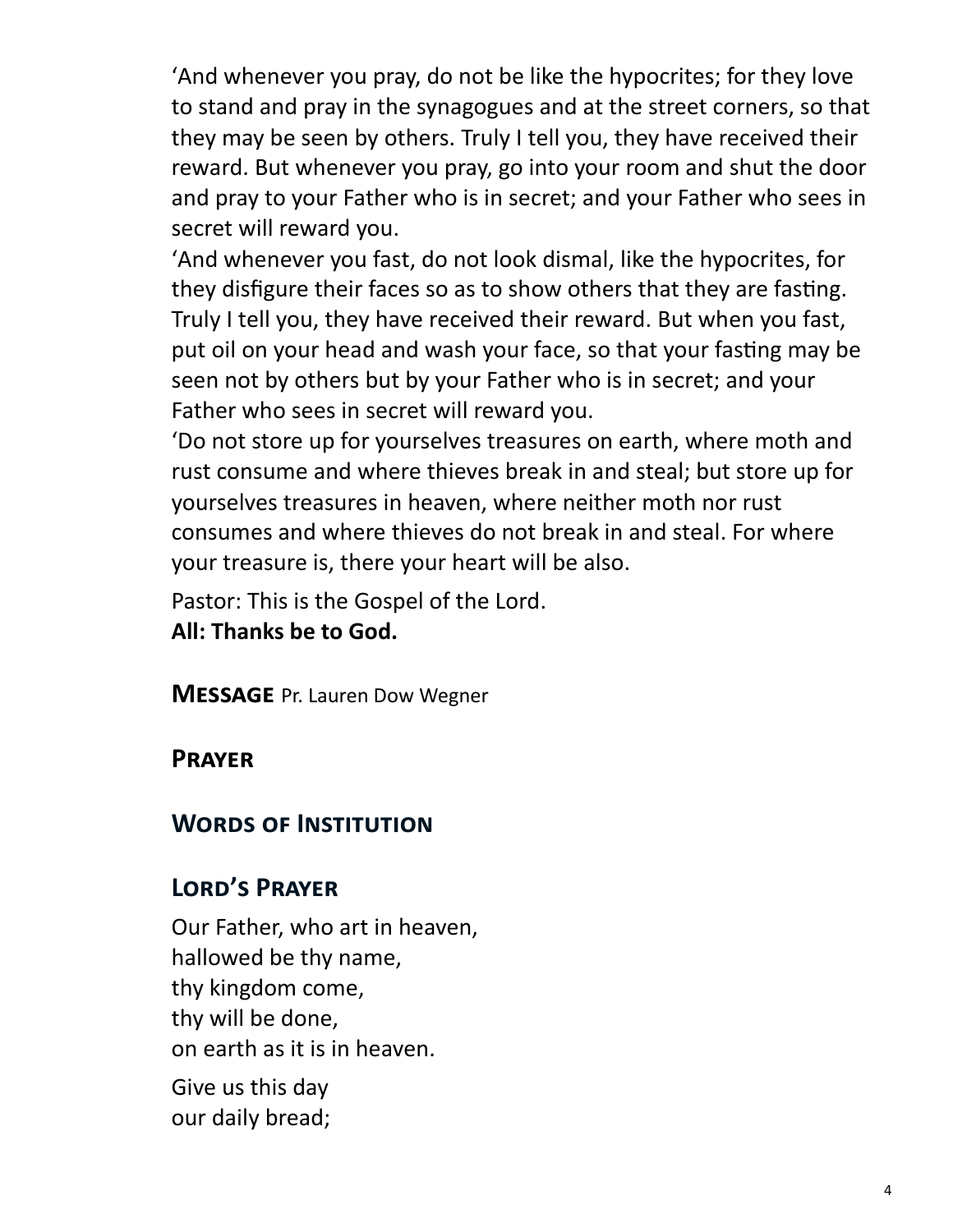and forgive us our trespasses, as we forgive those who trespass against us; lead us not into temptation, but deliver us from evil.

For thine is the kingdom, and the power, and the glory, forever and ever. Amen.

#### **Communion Invitation**

*As we celebrate this sacrament, all are invited to receive the Risen presence of Jesus. God is really present—in bread and wine—forgiving sins and promising new life.* 

> *Bread/wafer— "The body of Christ given for you"; Wine— "The blood of Christ shed for you."*

#### **Communion Blessing & Prayer**

#### **Benediction**

#### **Commissioning Song**

#### **#325** vs 1-3 *I Want Jesus to Walk with Me*

1 I want Jesus to walk with me; I want Jesus to walk with me; all along my pilgrim journey, Lord, I want Jesus to walk with me.

2 In my trials, Lord, walk with me; in my trials, Lord, walk with me; when my heart is almost breaking, Lord, I want Jesus to walk with me.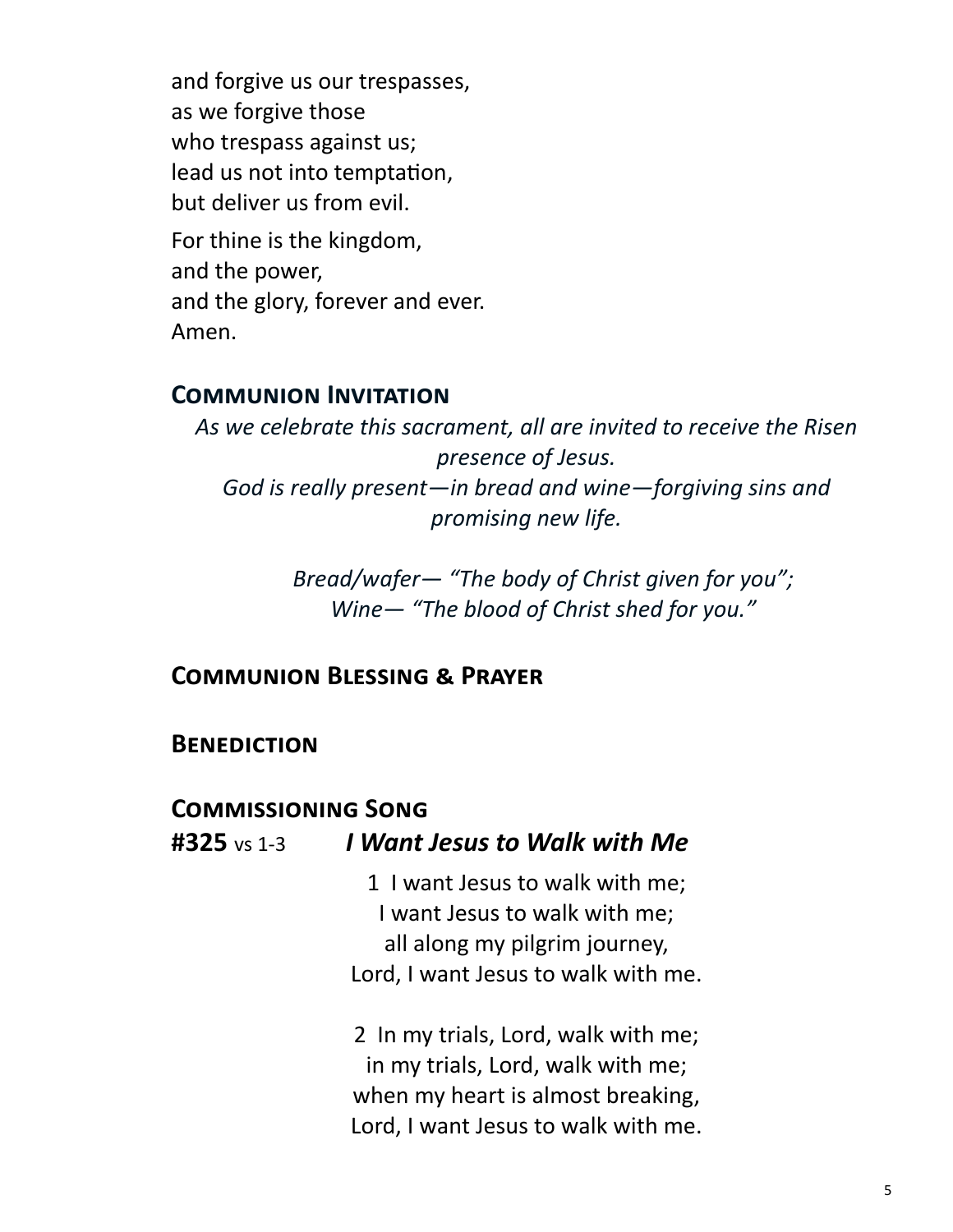3 When I'm in trouble, Lord, walk with me; when I'm in trouble, Lord, walk with me; when my head is bowed in sorrow, Lord, I want Jesus to walk with me.

## **Commissioning**

Leader: Go forth into the world to serve God with gladness; be of good courage; hold fast to that which is good; render to no one evil for evil; strengthen the fainthearted; support the weak; help the afflicted; honor all people; love and serve God, rejoicing in the power of the Holy Spirit. **All: Thanks be to God…and we will.** 

## **Lent/Easter Thank Offering**

Our Mid-Week Worship in Lent and our Easter Sunday offering has been designated to support ELCA World Hunger and Lutheran Immigration and Refugee Service (LIRS).

Giving can be done on the website [www.shephills.org/give/](http://www.shephills.org/give/) , or under Giving on <onrealm.org> , or by check or cash. Please indicate Lent Offering.



## **Prayers**

**Please pray** for Don Gaskin, Don Knight, Marie Fortune,Glenn Richter and Betty Lueders

**Please pray** for family and friends of Shepherd members:

David Lechler, Brother of Dawn Paulson Walter DeBill, Husband of Stacia DeBill Kenna Joy Kramer, Grandniece of Weldon and Mary Allison Lori Roth, Sister of Sandy Smith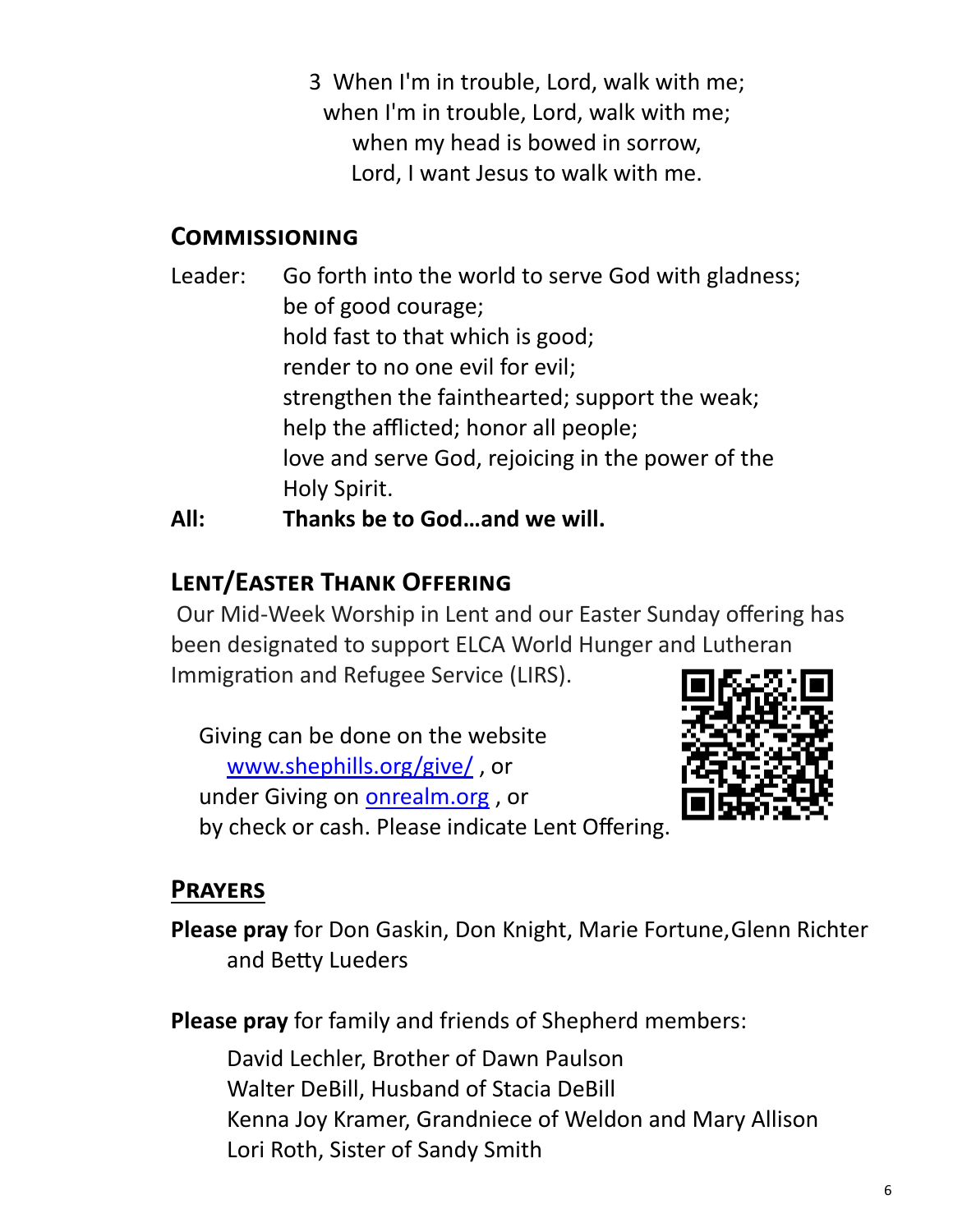**Please pray** in thanksgiving for the birth of Isla Ryan Powell, daughter of Thomas Ryan and Megan Powell and, granddaughter of Ted and Corky Powell!

**We pray** for the people of our country and world as we continue to navigate the COVID-19 pandemic. Grant healing to those afflicted, strength to those who care for the sick, and wisdom to those who lead.

**We pray** for our global ministry partners: Rev. Karen Castillo in Guatemala; Iglesia Luterana Augustina Virgen del Rosario, Aurora 8 de Octubre, Guatemala. We pray for Malcolm and Joy Henderson and the ministry of CHARIS in Haiti.

**We pray** for the people of Ukraine and all who find themselves in the midst of war, gripped by fear and uncertainty. Send your peace. Send your wisdom to leaders of the world as they grapple with deep disagreements and tensions. May we be ever aware of your beloved people all around the world who suffer and who cry out for help. Send us as proclaimers of your love.

**Please pray** for our local ministries: Mariposa Family Learning Center, Bread For All and Upbring Ministries.

**Please pray** for our faith community, that we may be a church without walls and live out loud...faithfully!

> *\*Prayers for family and friends are listed for 2 weeks, unless we are notified otherwise.*

#### **Worship team**

| <b>Pastors</b>                    | Pr. Tom Grevlos, Pr. Lauren Dow Wegner |
|-----------------------------------|----------------------------------------|
| <b>Preaching Pastor</b>           | Pr. Lauren Dow Wegner                  |
| <b>Director of Worship/Arts</b>   | <b>Kevin McClure</b>                   |
| <b>Admin Ministry Coordinator</b> | Amanda Forsberg                        |
| <b>Campus Operations</b>          | Dave Wegner                            |